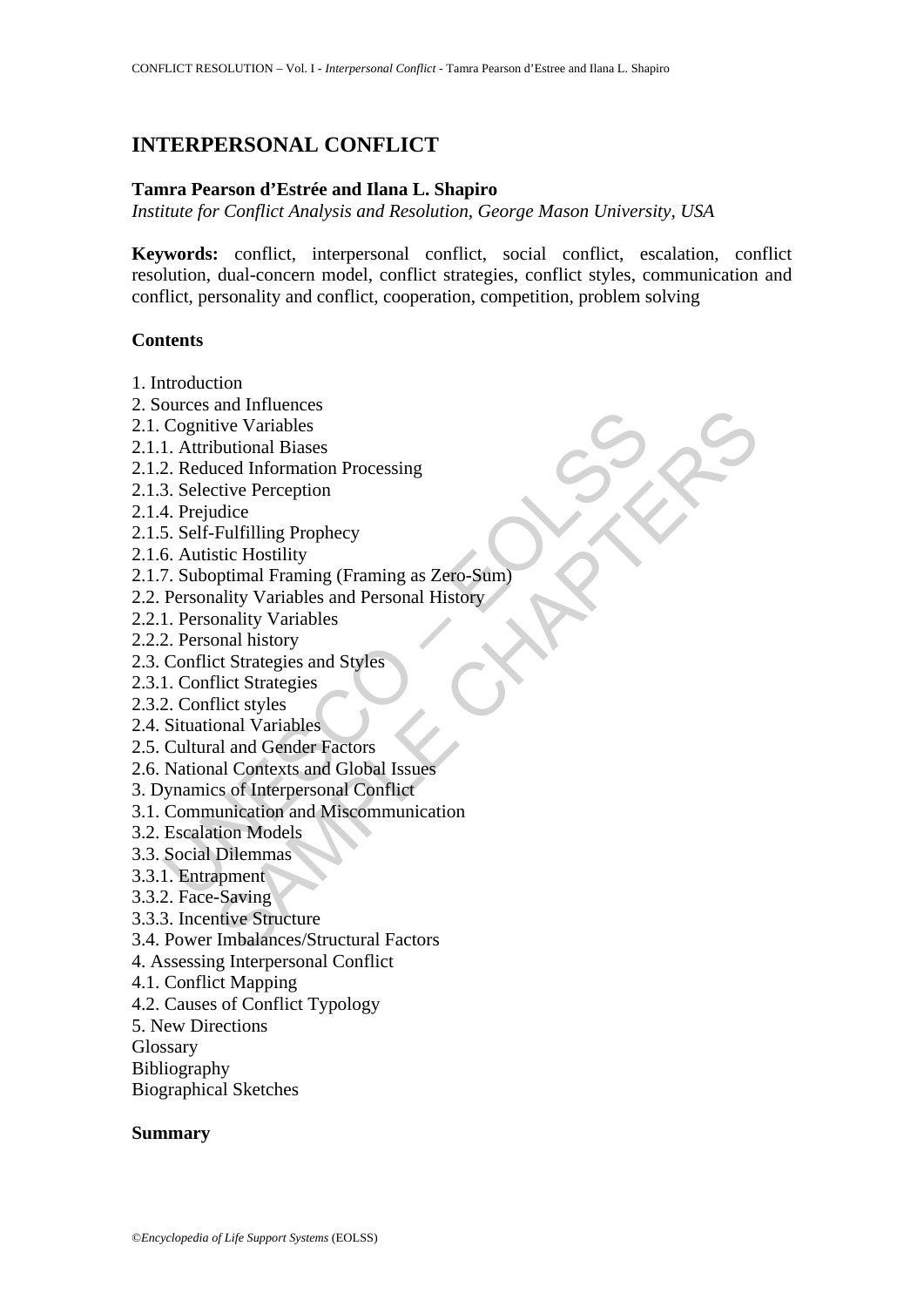Interpersonal conflict occurs when parties whose goals are interdependent perceive that they cannot both reach their goals. Such conflicts arise from, or are at least influenced by, cognitive factors, personalities and personal histories, conflict strategies, situational or contextual factors, cultural and gender factors, and even national or global issues. Like all conflicts, interpersonal conflicts typically escalate along certain predictable patterns. Several models of conflict escalation are reviewed. Other characteristics and dilemmas of conflict dynamics include entrapment, face-saving needs, and dilemmas stemming from situational incentives that encourage competition and conflict. Tools for analyzing and assessing interpersonal conflict, such as conflict-mapping and cause typologies, provide a first step toward resolution. The field of conflict studies continues to debate the content of "resolution"'

## **1. Introduction**

Conflict is a common part of human interaction and occurs regularly in different contexts of our lives, e.g., family relationships, in the workplace, with our closest friends, in our communities. Though interpersonal conflicts often feel unpleasant or even threatening, and can jeopardize goal achievement or relationships, conflicts can also be positive. Interpersonal conflicts can raise important issues, clarify interests and goals, release tension, produce new and creative ideas, and create constructive change. A better understanding of the sources and dynamics of interpersonal conflict can lead one to work through conflicts more constructively, so that positive change might be created.

flict is a common part of human interaction and occurs regentsts of our lives, e.g., family relationships, in the workplace exacts of our lives, e.g., family relationships, in the workplace exacts of our livent in the mean a common part of human interaction and occurs regularly in different and correlationships, in the workplace, with our clour communities. Though interpersonal conflicts often feel unpleasantening, and can jeopardize goal ac The first step in understanding interpersonal conflict is to consider its possible definitions. The many definitions of conflict reflect the complexity of understanding contentious human interaction, and each definition has its embedded assumptions about sources and relevant resolution strategies. Christopher Moore has defined conflict as "struggle between two or more people over values, or competition for status, power and scarce resources." Nicholson describes conflict as arising "when two or more people or groups endeavor to pursue goals which are mutually inconsistent." Jeffrey Rubin and Dean Pruitt define conflict as "perceived divergence of interest, or a belief that the parties' current aspirations cannot be achieved simultaneously." Some common key components of interpersonal conflicts are: (a) goal orientation – the involved persons are each trying to achieve something, (b) interdependence – each cannot achieve his or her goals without the coordination (or at least lack of resistance) of the other, and (c) relational concerns – interdependence means that the future relationship cannot be sacrificed in service of immediate goals.

Braiker and Kelley suggest that the attempted coordination of actions and activities results in three different levels of interpersonal conflict: around coordinating specific behaviors, around reconciling expectations about relational norms and roles, and because of personal characteristics and attitudes that make coordination difficult. According to Morton Deutsch, interpersonal conflicts also differ depending on the bases for disagreement, and whether or not the perceptions of parties reflect these accurately: *veridical conflict* has an objective basis that both parties recognize, *displaced conflict* occurs when the focus of an objective conflict displaces onto other issues, *misattributed conflict* occurs when other people are blamed, *latent conflict* occurs when neither party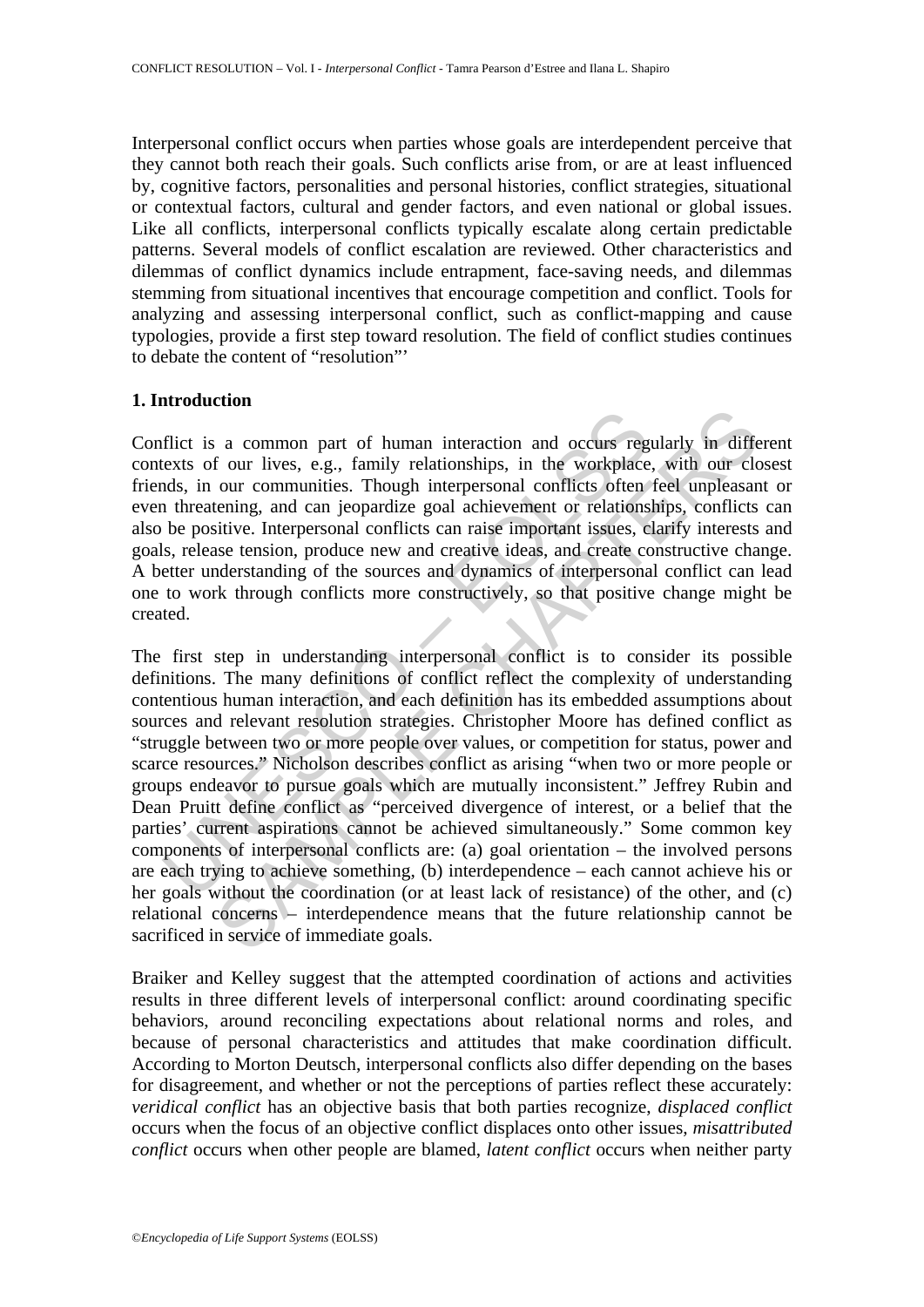recognizes existing objective bases for conflict (e.g., different values), and *false conflict* occurs through misunderstandings or other perceptual errors when no objective basis for a conflict exists.

Interpersonal conflict can be understood as a complex interaction between many factors. These factors can be seen both as sources of conflict and as factors shaping the expression and direction of a conflict. This brief article reviews the current knowledge in both the causes and dynamics of interpersonal conflict. It examines tools for conflict assessment that aid in analysis as well as in the development of resolution strategies. Finally, it reviews new directions in understanding interpersonal conflict.

## **2. Sources and Influences**

The analysis of interpersonal conflict typically focuses on one or more of the variables that may influence the character, scope, and direction of the conflict. Trying to identify sources of conflict can become a "chicken-or-egg" exercise; rather, it may be more useful to investigate the factors that both contribute to conflict and influence its expression.

## **2.1. Cognitive Variables**

Social cognitive psychologists have built on research about stereotypes, impression formation and cognitive dissonance to outline several perceptual and attributional biases that generate or exacerbate interpersonal conflict. These include:

## **2.1.1. Attributional Biases**

analysis of interpersonal conflict typically focuses on one or more may influence the character, scope, and direction of the conflict.<br>
cres of conflict can become a "chicken-or-egg" exercise; rathe<br>
ul to investigate the is of interpersonal conflict typically focuses on one or more of the variation-<br>influence the character, scope, and direction of the conflict. Trying to ider<br>conflict can become a "chicken-or-egg" exercise; rather, it may These include the *Self-serving bias* – a tendency for people to attribute desirable actions they take to internal psychological causes (e.g. their disposition) and undesirable actions to external situations, and the *Fundamental attribution error* – a tendency for people to attribute their own conflict behavior to temporary, situational causes, and attribute the conflict behavior in others to enduring, dispositional causes. Researchers have found that conflict strategies that evoke intense emotion serve to exaggerate and distort attributional biases and escalate conflict.

## **2.1.2. Reduced Information Processing**

Studies have shown that reduced search for new information, failure to make discriminations between information and opinion, inabilities to imagine alternative perspectives or solutions to conflict are all cognitive dynamics of competitive conflict as well as factors that contribute to the escalation of conflict.

## **2.1.3. Selective Perception**

A Party in conflict may attend selectively to those aspects of the Other's manner or behavior that conform to the Party's preconceived views of the Other. This process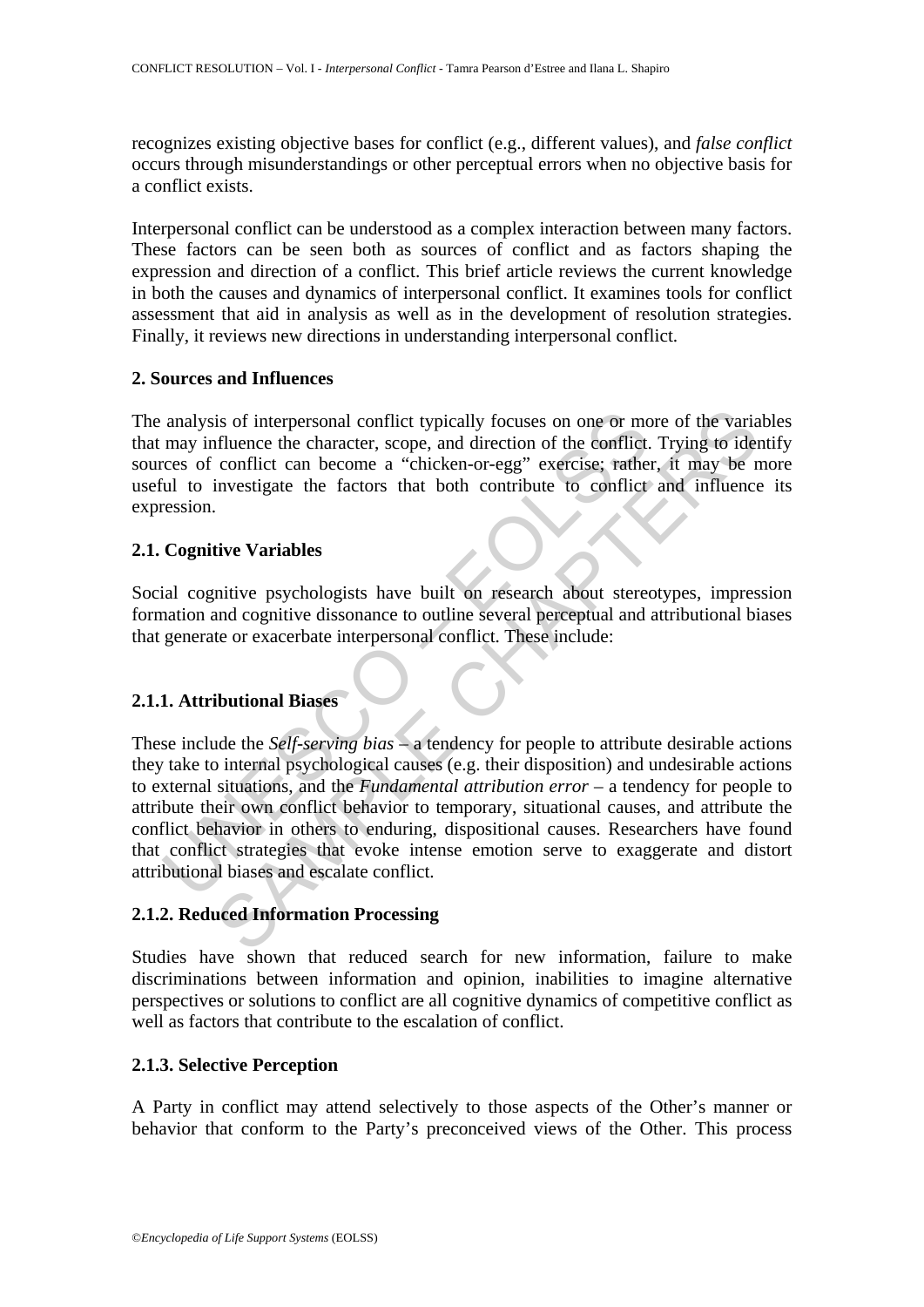works in conjunction with attributional distortions, distortion in the evaluation of behavior, and "discovery" of evidence that "supports" the initial expectations.

#### **2.1.4. Prejudice**

This means the pre-judgment, or unjustifiable and usually negative attitude of one type of individual or group toward another. Such negative attitudes are typically based on unsupported generalizations (or stereotypes) that deny the individuality of a person and do not change, even when contradictory evidence is presented.

### **2.1.5. Self-Fulfilling Prophecy**

A person's negative view or expectations of another are communicated to him or her (often nonverbally), eliciting behavior in response that confirms the initial negative view or expectation. For example, one party's expectation that another will react emotionally over a conflict issue may lead the first party to withdraw, thus actually provoking the emotional reaction in the other s/he had hoped to avoid.

### **2.1.6. Autistic Hostility**

Parties in conflict may break off all contact and communication with one another, reinforcing hostility because each is now unable to learn if the conflict may be due to misunderstandings or misjudgments, and each is also unable to learn of any new positive changes in the other.

## **2.1.7. Suboptimal Framing (Framing as Zero-Sum)**

Example, one pays are that confirms that confirms that confirms that confirms that converted all yover a conflict issue may lead the first party to withd<br>ooking the emotional reaction in the other s/he had hoped to avoid<br> verbally), eliciting behavior in response that confirms the initial negative that y, eliciting behavior in response that confirms the initial negative accordict issue may lead the first party to withdraw, thus act the emot Parties may define their goals as mutually exclusive, when in fact room may exist for meeting the goals of both sides. If one were to place each party's goals on opposite ends of a one-dimensional graph ("each party wants the whole pie"), then a step towards Party A's goal  $(+1)$  would be a step away from Party B's goal  $(-1)$ , and two steps toward A  $(+2)$  would be two steps away from B  $(-2)$ , thus the term "zero-sum"  $(+1-1=0;$ +2-2=0). Most goal relationships, however, are "non-zero-sum", in that Party A's goal and Party B's goal are not perfectly negatively correlated and thus may be addressed simultaneously.

## **2.2. Personality Variables and Personal History**

## **2.2.1. Personality Variables**

Personality traits, or enduring tendencies of behavior across similar situations, can influence interpersonal conflict behavior. A popular, if somewhat controversial, system often used in training for exploring personality factors contributing to conflict is the Myers-Briggs Type Indicator (MBTI). Based on the writings and theories of C.G. Jung, Katharine Briggs and Isabel Myers developed a 93-item personality inventory in which people rate themselves in terms of four preferences: 1) Introversion vs.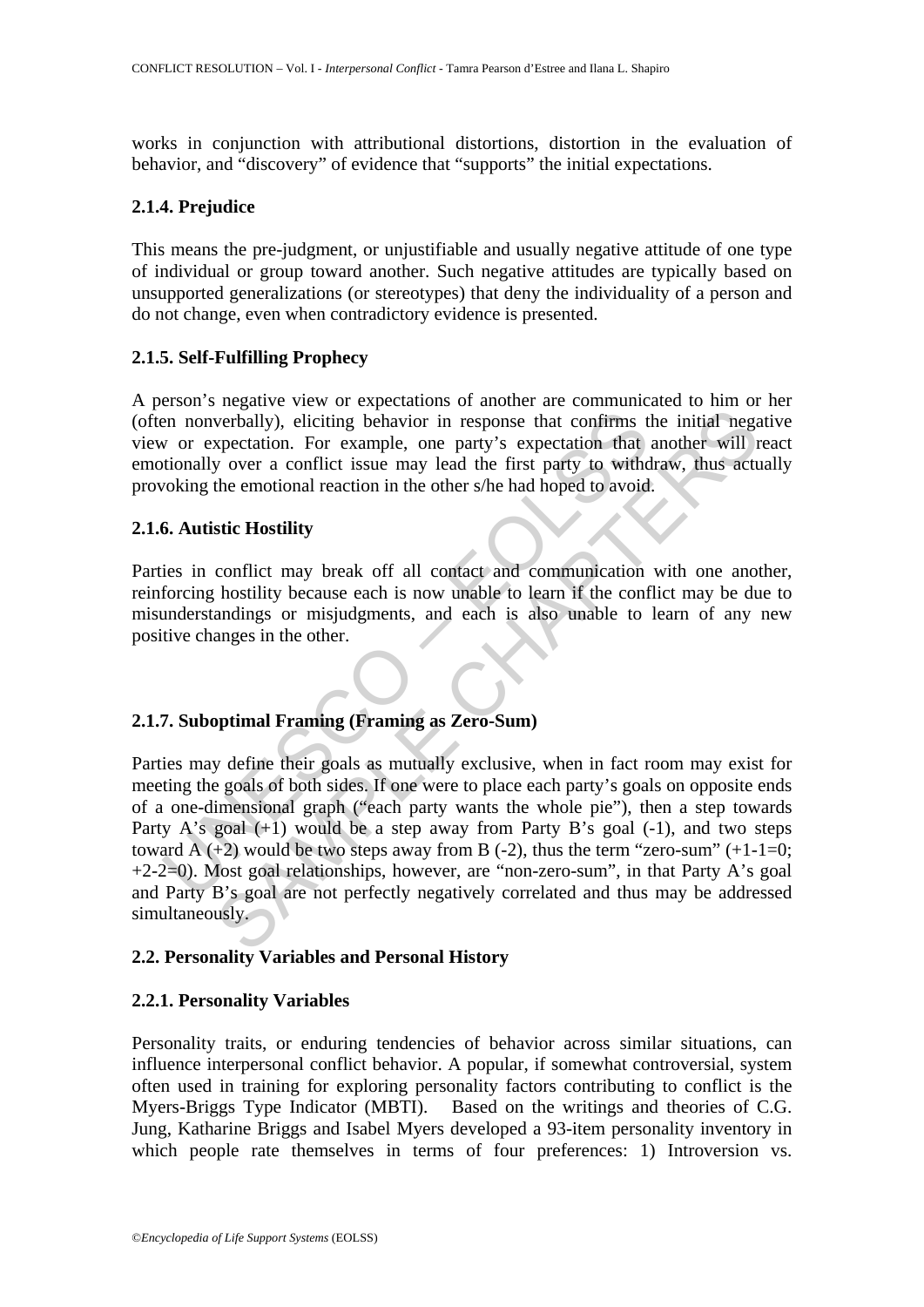Extraversion; 2) Intuiting vs. Sensing; 3) Feeling vs. Thinking; and 5) Perception vs. Judgment.

For example, *Introverts* gain their energy from thoughts, things, and ideas and tend to become tired when dealing with a lot of people. In contrast, *Extraverts* find that being around people causes them to feel happier and livelier and tend to enjoy socializing with others. *Intuitives* represent only 25% of the population and are drawn to information that is more abstract, conceptual, general and represents imaginative possibilities for the future. In contrast, *Sensates* prefer information that is concrete, tangible, detailed, practical and focused on the here-and-now.

*Thinkers* have a preference for making decisions in an objective, logical, and analytical manner with an emphasis on tasks and results to be accomplished. In contrast, *Feelers* tend to make decisions based on values and emotions and are very sensitive to the impact that decisions and actions will have on others. Finally, *Perceivers* have a high tolerance for ambiguity or disorder and often delay decision-making in order to keep options open in their search for the best decision.

 In contrast, *Judgers* prefer structure, schedules, and closure around decision-making. A person's score on each of these preferences results in a particular personality type (e.g. Extroverted, Intuitive, Thinker, Judger), and different types may have conflicting ways of interacting, interpreting situations, and responding to conflicts.

I to make decisions based on values and emotions and are ve<br>act that decisions and actions will have on others. Finally, *Perc*<br>rance for ambiguity or disorder and often delay decision-makin<br>ons open in their search for th the decisions based on values and emotions and are very sensitive to<br>the decisions based on values and emotions and are very sensitive to<br>decisions and actions will have on others. Finally, *Perceivers* have a lot<br>or ambig Despite its popularity for developing self-awareness and insight into others' conflict behaviors, Daniel Druckman and Robert Bjork's (1991) review of the research literature suggests that evidence supporting the MBTI's reliability and validity is relatively weak. For example, studies showed that many respondents changed their initial type when they retook the test just over a month later, and people often typed themselves differently than professionals familiar with Jungian theory typed them.

While individuals may find that the MBTI increases their sensitivity and is personally interesting, Druckman and Bjork conclude that there is not yet sufficient, well-designed research to justify the use of the MBTI to predict or interpret conflict behavior. Instead, research points to the primacy of situational variables over personality traits in influencing interpersonal conflict.

## **2.2.2. Personal history**

Behaviors for dealing with conflict learned from family patterns and childhood experiences are carried forward into our adult methods of dealing with conflict. Patterns of expression for conflict learned in childhood can influence what one considers "normal" or "natural" conflict expression, and may vary substantially between individuals. Unfamiliar patterns of expression or handling of conflict may seem baffling or "wrong". One school of thought suggests that people may assume certain roles in interpersonal conflict settings that resemble roles played in their childhood family environment (e.g. victim, martyr, peacemaker, rebel, etc.). As such, new conflicts reproduce the same feelings and ways of reacting as those experienced earlier in one's personal history.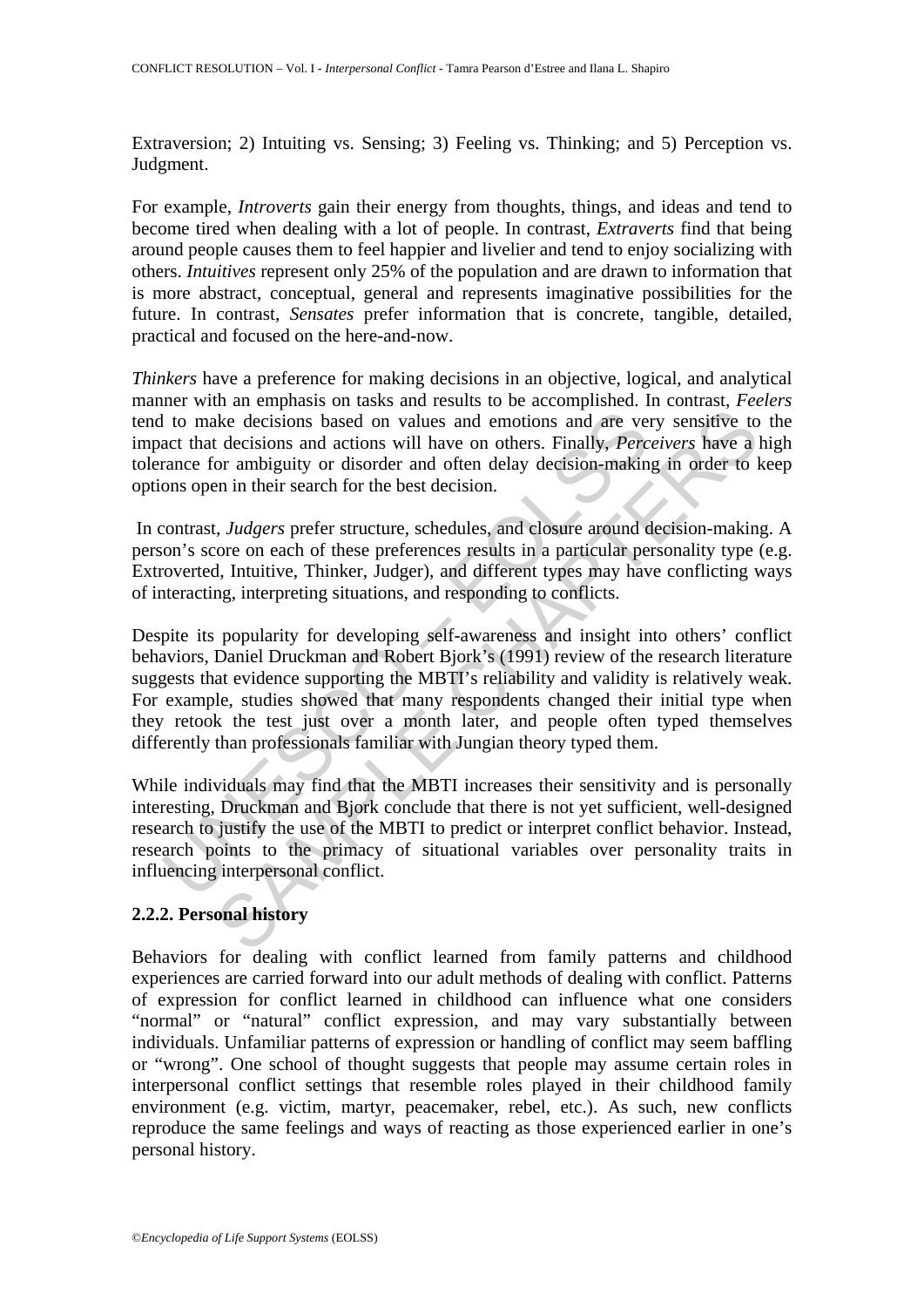- -
- -
- -

# TO ACCESS ALL THE **17 PAGES** OF THIS CHAPTER, Visit[: http://www.eolss.net/Eolss-sampleAllChapter.aspx](https://www.eolss.net/ebooklib/sc_cart.aspx?File=E1-40-01-02)

#### **Bibliography**

Blake, R., and Mouton, J.S. (1964). *The Managerial Grid*. Houston: Gulf. [classic conceptualization of interpersonal conflict strategies]

Deutsch, M. (1973). *The Resolution of Conflict: Constructive and Destructive Processes.* New Haven, CT: Yale University Press. [seminal work on cooperative and competitive processes]

sch, M. (1973). *The Resolution of Conflict: Constructive and Destructive P*Yale University Press. [seminal work on cooperative and competitive processes sch M., and P.T. Coleman (Eds.). (2000). *The Handbook of Conflict R* (1973). *The Resolution of Conflict:* Constructive and Destructive Processes, New Hiversity Press. [seminal work on cooperative and competitive processes]<br>and P.T. Coleman (Eds.). (2000). *The Handbook of Conflict Resolut* Deutsch M., and P.T. Coleman (Eds.). (2000). *The Handbook of Conflict Resolution: Theory and Practice*. San Francisco: Jossey-Bass. [comprehensive and well-annotated treatment of most topics in interpersonal conflict, including communication, trust, justice, power, anger, personality, culture, problem solving, change processes, mediation]

Druckman, D. & Bjork, R.A. (1991). Developing Careers. In D. Druckman & R. A. Bjork (eds.) *In the Mind's Eye: Enhancing Human Performance*. Washington, D.C.: National Academy Press. [review of research literature on MBTI and its application to career planning]

Moore, Christopher (1986). *The Mediation Process: Practical Strategies for Resolving Conflicts*. San Francisco: Jossey-Bass. [classic text on resolving interpersonal conflict]

Rahim, M.A. (1983). A measure of styles of handling interpersonal conflict. *Academy of Management Journal, 26,* 368-376. [commonly used and publicly available research instrument for measuring interpersonal conflict styles]

Raiffa, Howard. (1982). *The Art and Science of Negotiation.* Cambridge, MA: Harvard University Press. [seminal thinking on conceptualizing interpersonal conflict and negotiation; includes work on framing and on economic models of interpersonal conflict]

Rubin, Jeffrey Z., Pruitt, Dean G., & Kim, Sung Hee (1994). *Social Conflict: Escalation, Stalemate, and Settlement.* (second edition) New York: McGraw-Hill, Inc. [classic textbook on social psychology of interpersonal and intergroup conflict; proposes stages and characteristics of escalation]

Tannen, Deborah (1990). *You just don't understand: women and men in conversation*. New York: William Morrow & Company. [gender and cultural factors in communication and conflict]

Thomas, K. (1976). Conflict and Conflict Management. In M. Dunnette (Ed.), *Handbook of Industrial and Organization Psychology* (pp. 889-935). Chicago: Rand McNally. [classic summary of seminal interpersonal conflict theories]

Van de Vliert, E. (1997). *Complex interpersonal conflict behavior: Theoretical frontiers*. East Sussex, UK: Psychology Press Ltd., Publishers. [comprehensive review of research on dual-concern model as well as other taxonomies of conflict strategies; outlines agenda for future research on complexity]

Wilmot, W. & Hocker, J. (2001). *Interpersonal Conflict* (sixth edition) New York: McGraw-Hill. [popular introductory text on interpersonal conflict and conflict intervention]